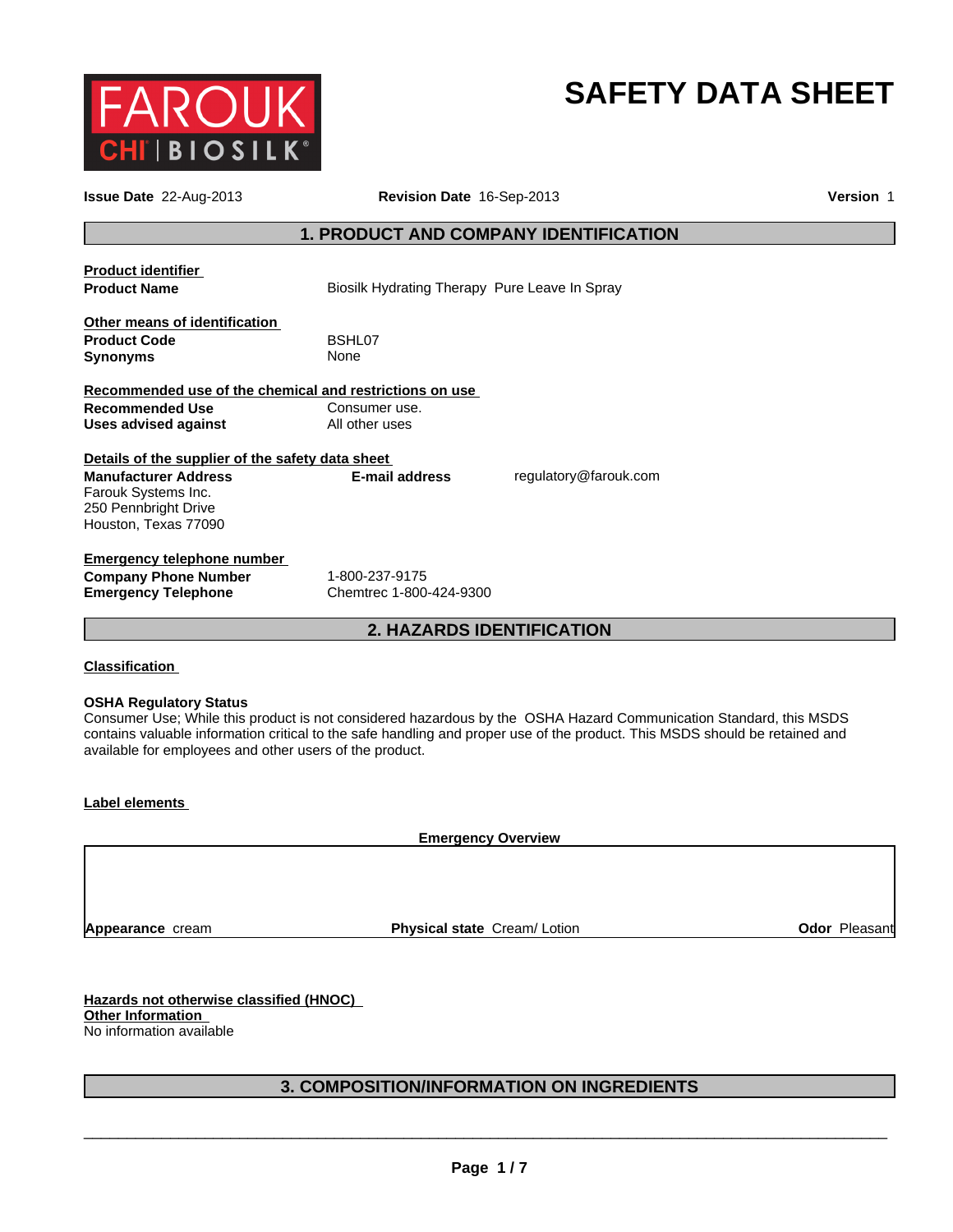Composition: The product(s) does not contain ingredients considered hazardous as defined by OSHA, 29 CFR 1910.1200 and/or WHMIS under the HPA.

## **4. FIRST AID MEASURES**

|                                                                                                                                                                                                 | <b>5. FIRE-FIGHTING MEASURES</b>                                                                                                                                 |  |  |
|-------------------------------------------------------------------------------------------------------------------------------------------------------------------------------------------------|------------------------------------------------------------------------------------------------------------------------------------------------------------------|--|--|
| Note to physicians                                                                                                                                                                              | Treat symptomatically.                                                                                                                                           |  |  |
|                                                                                                                                                                                                 | Indication of any immediate medical attention and special treatment needed                                                                                       |  |  |
| <b>Symptoms</b>                                                                                                                                                                                 | No information available.                                                                                                                                        |  |  |
|                                                                                                                                                                                                 | Most important symptoms and effects, both acute and delayed                                                                                                      |  |  |
| Ingestion<br>In case of accidental ingestion, DO NOT INDUCE VOMITING. Contact Poison Control<br>Center or local emergency telephone number for assistance. Seek immediate medical<br>attention. |                                                                                                                                                                  |  |  |
| Inhalation                                                                                                                                                                                      | Should overexposure occur or victim show signs of immediate distress, remove victim to<br>fresh air.                                                             |  |  |
| <b>Skin Contact</b>                                                                                                                                                                             | If skin problems occur, discontinue use. If symptoms persist, seek medical attention.                                                                            |  |  |
| Eye contact                                                                                                                                                                                     | Rinse thoroughly with plenty of water for at least 15 minutes, lifting lower and upper eyelids.<br>If discomfort of irritation persists, seek medical attention. |  |  |
| First aid measures                                                                                                                                                                              |                                                                                                                                                                  |  |  |

## **Suitable extinguishing media**

Use extinguishing measures that are appropriate to local circumstances and the surrounding environment.

**Unsuitable extinguishing media** Caution: Use of water spray when fighting fire may be inefficient.

#### **Specific hazards arising from the chemical**

No information available.

**Explosion data Sensitivity to Mechanical Impact** None. **Sensitivity to Static Discharge** None.

#### **Protective equipment and precautions for firefighters**

As in any fire, wear self-contained breathing apparatus pressure-demand, MSHA/NIOSH (approved or equivalent) and full protective gear.

**Flash point** Not Applicable

## **6. ACCIDENTAL RELEASE MEASURES**

## **Personal precautions, protective equipment and emergency procedures**

**Personal precautions** Ensure adequate ventilation, especially in confined areas.

\_\_\_\_\_\_\_\_\_\_\_\_\_\_\_\_\_\_\_\_\_\_\_\_\_\_\_\_\_\_\_\_\_\_\_\_\_\_\_\_\_\_\_\_\_\_\_\_\_\_\_\_\_\_\_\_\_\_\_\_\_\_\_\_\_\_\_\_\_\_\_\_\_\_\_\_\_\_\_\_\_\_\_\_\_\_\_\_\_\_\_\_\_

## **Environmental precautions**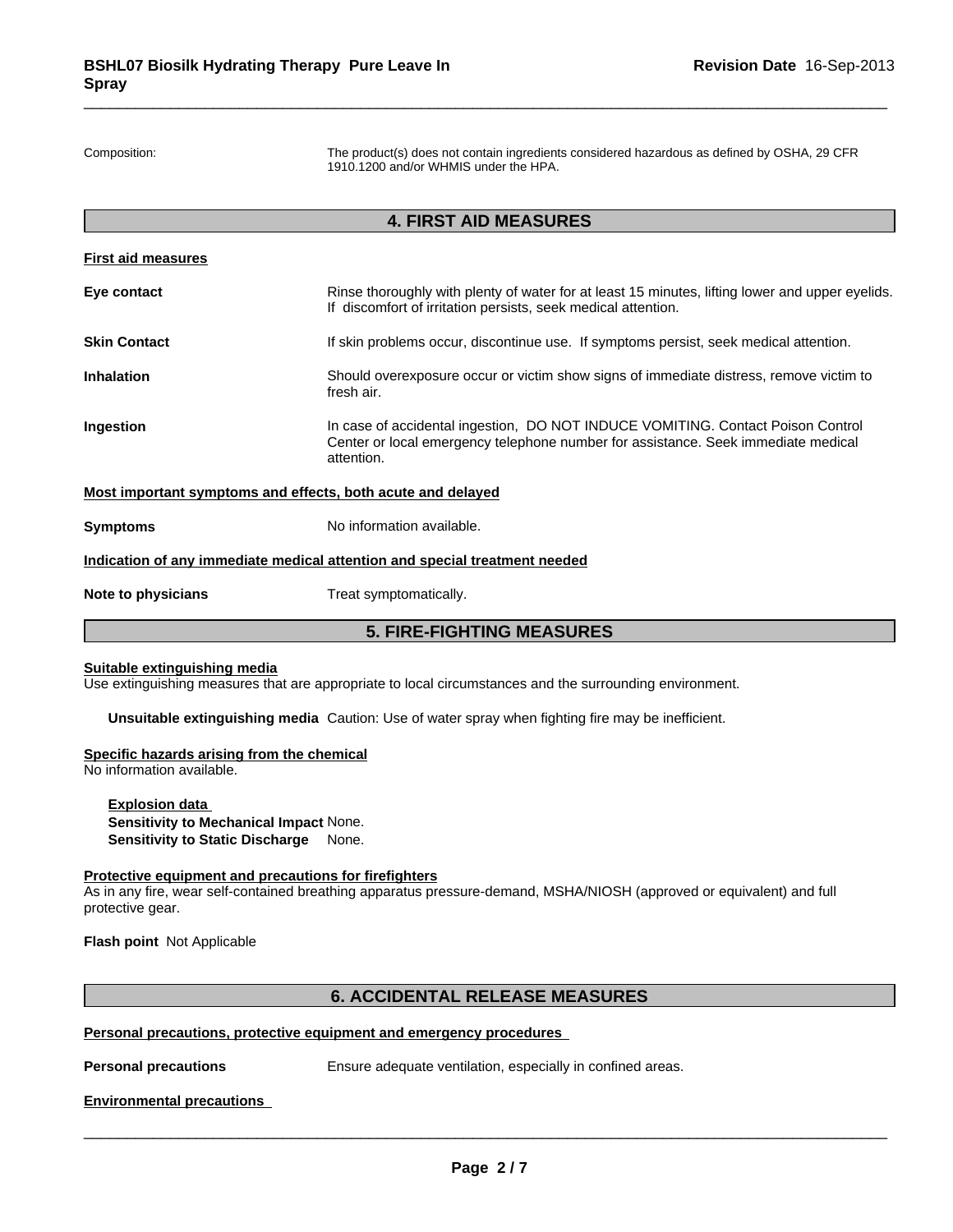| <b>Environmental precautions</b>                                                                                                                                                                                                                                                                                                                                  | See Section 12 for additional ecological information.                  |  |  |  |  |
|-------------------------------------------------------------------------------------------------------------------------------------------------------------------------------------------------------------------------------------------------------------------------------------------------------------------------------------------------------------------|------------------------------------------------------------------------|--|--|--|--|
| Methods and material for containment and cleaning up                                                                                                                                                                                                                                                                                                              |                                                                        |  |  |  |  |
| <b>Methods for containment</b>                                                                                                                                                                                                                                                                                                                                    | Prevent further leakage or spillage if safe to do so.                  |  |  |  |  |
| Methods for cleaning up                                                                                                                                                                                                                                                                                                                                           | Pick up and transfer to properly labeled containers.                   |  |  |  |  |
|                                                                                                                                                                                                                                                                                                                                                                   | 7. HANDLING AND STORAGE                                                |  |  |  |  |
| <b>Precautions for safe handling</b>                                                                                                                                                                                                                                                                                                                              |                                                                        |  |  |  |  |
| Advice on safe handling                                                                                                                                                                                                                                                                                                                                           | Handle in accordance with good industrial hygiene and safety practice. |  |  |  |  |
| Conditions for safe storage, including any incompatibilities                                                                                                                                                                                                                                                                                                      |                                                                        |  |  |  |  |
| <b>Storage Conditions</b><br>Keep containers tightly closed in a dry, cool and well-ventilated place.                                                                                                                                                                                                                                                             |                                                                        |  |  |  |  |
| Incompatible materials                                                                                                                                                                                                                                                                                                                                            | None known based on information supplied.                              |  |  |  |  |
|                                                                                                                                                                                                                                                                                                                                                                   | 8. EXPOSURE CONTROLS/PERSONAL PROTECTION                               |  |  |  |  |
| <b>Control parameters</b>                                                                                                                                                                                                                                                                                                                                         |                                                                        |  |  |  |  |
| <b>Exposure Guidelines</b><br>This product, as supplied, does not contain any hazardous materials with occupational                                                                                                                                                                                                                                               |                                                                        |  |  |  |  |
| Appropriate engineering controls                                                                                                                                                                                                                                                                                                                                  | exposure limits established by the region specific regulatory bodies.  |  |  |  |  |
| <b>Engineering Controls</b>                                                                                                                                                                                                                                                                                                                                       | None under normal use conditions.                                      |  |  |  |  |
|                                                                                                                                                                                                                                                                                                                                                                   | Individual protection measures, such as personal protective equipment  |  |  |  |  |
| <b>Eye/face protection</b><br>No special technical protective measures are necessary.                                                                                                                                                                                                                                                                             |                                                                        |  |  |  |  |
| Skin and body protection                                                                                                                                                                                                                                                                                                                                          | No special technical protective measures are necessary.                |  |  |  |  |
| <b>Respiratory protection</b><br>If exposure limits are exceeded or irritation is experienced, NIOSH/MSHA approved<br>respiratory protection should be worn. Positive-pressure supplied air respirators may be<br>required for high airborne contaminant concentrations. Respiratory protection must be<br>provided in accordance with current local regulations. |                                                                        |  |  |  |  |
| <b>General Hygiene Considerations</b>                                                                                                                                                                                                                                                                                                                             | Wash contaminated clothing before reuse.                               |  |  |  |  |
|                                                                                                                                                                                                                                                                                                                                                                   | <b>9. PHYSICAL AND CHEMICAL PROPERTIES</b>                             |  |  |  |  |

## **Information on basic physical and chemical properties**

| <b>Physical state</b><br>Appearance<br>Color                                           | Cream/Lotion<br>cream<br>white                                                        | Odor<br>Odor threshold | Pleasant<br>No information available |
|----------------------------------------------------------------------------------------|---------------------------------------------------------------------------------------|------------------------|--------------------------------------|
| <b>Property</b><br>рH<br>Melting point/freezing point<br>Boiling point / boiling range | <b>Values</b><br>$4.0 - 5.0$<br>Not Applicable<br>> No information available $212$ °F | Remarks • Method       |                                      |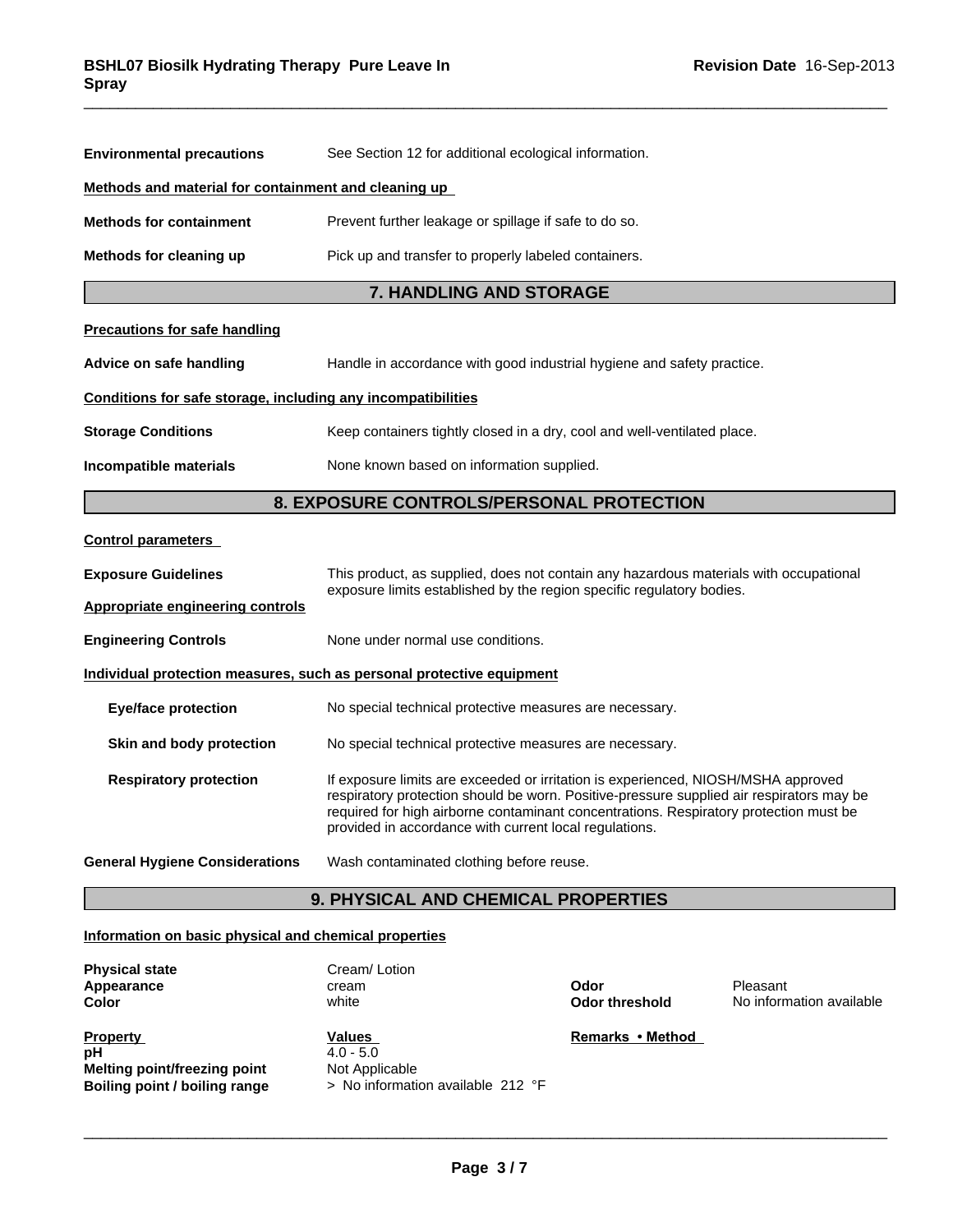| <b>Flash point</b><br><b>Evaporation rate</b><br>Flammability (solid, gas)<br><b>Flammability Limit in Air</b><br>Upper flammability limit<br>Lower flammability limit<br>Vapor pressure<br>Vapor density<br><b>Specific Gravity</b><br><b>Water solubility</b><br>Viscosity | Not Applicable<br>Not Applicable<br>Not Applicable<br>Not Applicable<br>Not Applicable<br>Not Applicable<br>Not Applicable<br>Not Applicable<br>Insoluble in water<br>1800 - 2800 |
|------------------------------------------------------------------------------------------------------------------------------------------------------------------------------------------------------------------------------------------------------------------------------|-----------------------------------------------------------------------------------------------------------------------------------------------------------------------------------|
| <b>Other Information</b>                                                                                                                                                                                                                                                     |                                                                                                                                                                                   |
| <b>Molecular weight</b><br><b>VOC Content (%)</b><br><b>Density</b>                                                                                                                                                                                                          | Not Applicable<br>Not Applicable<br>Not Applicable                                                                                                                                |

# **10. STABILITY AND REACTIVITY**

## **Reactivity**

No data available

## **Chemical stability**

Stable under recommended storage conditions.

## **Possibility of Hazardous Reactions**

None under normal processing.

**Hazardous polymerization** Hazardous polymerization does not occur.

#### **Conditions to avoid**

Extremes of temperature and direct sunlight.

#### **Incompatible materials**

None known based on information supplied.

## **Hazardous Decomposition Products**

None known based on information supplied.

## **11. TOXICOLOGICAL INFORMATION**

## **Information on likely routes of exposure**

| <b>Product Information</b> | No data available  |  |
|----------------------------|--------------------|--|
| <b>Inhalation</b>          | No data available. |  |
| Eye contact                | No data available. |  |
| <b>Skin Contact</b>        | No data available. |  |
| <b>Ingestion</b>           | No data available. |  |

## **Information on toxicological effects**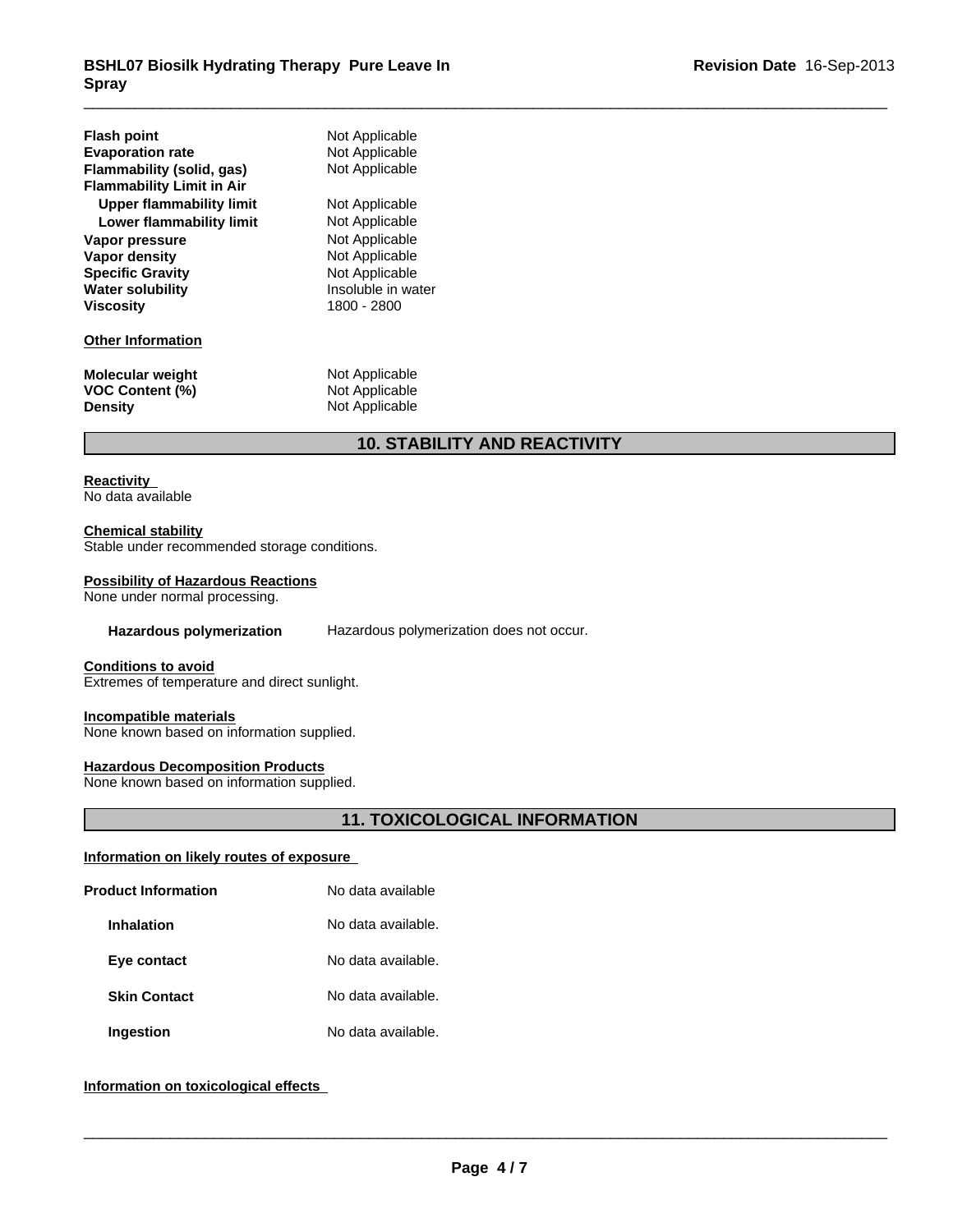| <b>Symptoms</b>                                                                                                                                                                                          | No information available.                                                                                                                                                                               |  |  |  |
|----------------------------------------------------------------------------------------------------------------------------------------------------------------------------------------------------------|---------------------------------------------------------------------------------------------------------------------------------------------------------------------------------------------------------|--|--|--|
|                                                                                                                                                                                                          | Delayed and immediate effects as well as chronic effects from short and long-term exposure                                                                                                              |  |  |  |
| <b>Sensitization</b><br><b>Germ cell mutagenicity</b><br>Carcinogenicity<br><b>Reproductive toxicity</b><br><b>STOT - single exposure</b><br><b>STOT - repeated exposure</b><br><b>Aspiration hazard</b> | No information available.<br>No information available.<br>No information available.<br>No information available.<br>No information available.<br>No information available.<br>No information available. |  |  |  |
| Numerical measures of toxicity - Product Information                                                                                                                                                     |                                                                                                                                                                                                         |  |  |  |
| <b>Unknown Acute Toxicity</b>                                                                                                                                                                            | No information available                                                                                                                                                                                |  |  |  |
|                                                                                                                                                                                                          | <b>12. ECOLOGICAL INFORMATION</b>                                                                                                                                                                       |  |  |  |
| <b>Ecotoxicity</b>                                                                                                                                                                                       |                                                                                                                                                                                                         |  |  |  |
|                                                                                                                                                                                                          | 13.0772% of the mixture consists of components(s) of unknown hazards to the aquatic environment                                                                                                         |  |  |  |
| <b>Persistence and degradability</b><br>No information available.                                                                                                                                        |                                                                                                                                                                                                         |  |  |  |
| <b>Bioaccumulation</b><br>No information available.                                                                                                                                                      |                                                                                                                                                                                                         |  |  |  |
| Other adverse effects                                                                                                                                                                                    | No information available                                                                                                                                                                                |  |  |  |
| <b>13. DISPOSAL CONSIDERATIONS</b>                                                                                                                                                                       |                                                                                                                                                                                                         |  |  |  |
| Waste treatment methods                                                                                                                                                                                  |                                                                                                                                                                                                         |  |  |  |
| <b>Disposal of wastes</b>                                                                                                                                                                                | Dispose of contents/containers in accordance with local regulations.                                                                                                                                    |  |  |  |
| <b>Contaminated packaging</b>                                                                                                                                                                            | Dispose of in accordance with local regulations.                                                                                                                                                        |  |  |  |
|                                                                                                                                                                                                          |                                                                                                                                                                                                         |  |  |  |
|                                                                                                                                                                                                          |                                                                                                                                                                                                         |  |  |  |

# **14. TRANSPORT INFORMATION**

| <b>DOT</b>  | Not regulated |
|-------------|---------------|
| ICAO (air)  | Not regulated |
| <b>IATA</b> | Not regulated |
| <b>IMDG</b> | Not regulated |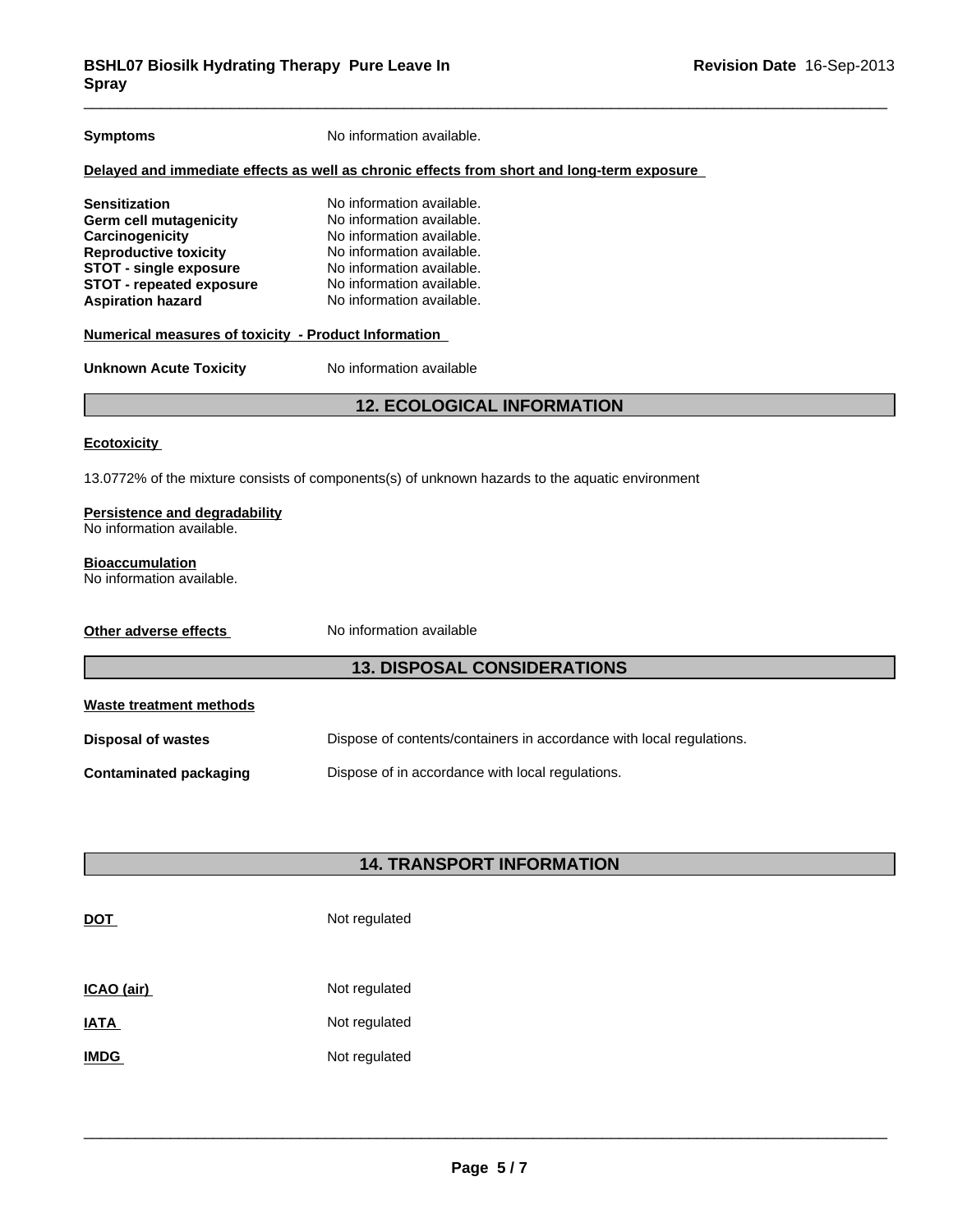## **15. REGULATORY INFORMATION**

## **International Inventories**

## **Legend:**

**TSCA** - United States Toxic Substances Control Act Section 8(b) Inventory

**DSL/NDSL** - Canadian Domestic Substances List/Non-Domestic Substances List

**EINECS/ELINCS** - European Inventory of Existing Chemical Substances/European List of Notified Chemical Substances

**ENCS** - Japan Existing and New Chemical Substances

**IECSC** - China Inventory of Existing Chemical Substances

**KECL** - Korean Existing and Evaluated Chemical Substances

**PICCS** - Philippines Inventory of Chemicals and Chemical Substances

**AICS** - Australian Inventory of Chemical Substances

## **US Federal Regulations**

## **SARA 313**

Section 313 of Title III of the Superfund Amendments and Reauthorization Act of 1986 (SARA). This product does not contain any chemicals which are subject to the reporting requirements of the Act and Title 40 of the Code of Federal Regulations, Part 372

#### **SARA 311/312 Hazard Categories**

| Acute health hazard               | No. |  |
|-----------------------------------|-----|--|
| Chronic Health Hazard             | No. |  |
| Fire hazard                       | No. |  |
| Sudden release of pressure hazard | No. |  |
| <b>Reactive Hazard</b>            | N٥  |  |

## **CWA (Clean Water Act)**

This product does not contain any substances regulated as pollutants pursuant to the Clean Water Act (40 CFR 122.21 and 40 CFR 122.42)

## **CERCLA**

This material, as supplied, does not contain any substances regulated as hazardous substances under the Comprehensive Environmental Response Compensation and Liability Act (CERCLA) (40 CFR 302) or the Superfund Amendments and Reauthorization Act (SARA) (40 CFR 355). There may be specific reporting requirements at the local, regional, or state level pertaining to releases of this material

## **US State Regulations**

#### **California Proposition 65**

This product does not contain any Proposition 65 chemicals

#### **U.S. State Right-to-Know Regulations**

#### **U.S. EPA Label Information**

**EPA Pesticide Registration Number** Not Applicable

## **16. OTHER INFORMATION**

| <b>NFPA</b>                                                                                   | Health hazards 0           | <b>Flammability 0</b> | Instability 0             | <b>Physical and Chemical</b><br><b>Properties</b> - |
|-----------------------------------------------------------------------------------------------|----------------------------|-----------------------|---------------------------|-----------------------------------------------------|
| <b>HMIS</b>                                                                                   | <b>Health hazards 0</b>    | <b>Flammability 0</b> | <b>Physical hazards</b> 0 | Personal protection X                               |
| <b>Issue Date</b><br><b>Revision Date</b><br><b>Revision Note</b><br>No information available | 22-Aug-2013<br>16-Sep-2013 |                       |                           |                                                     |